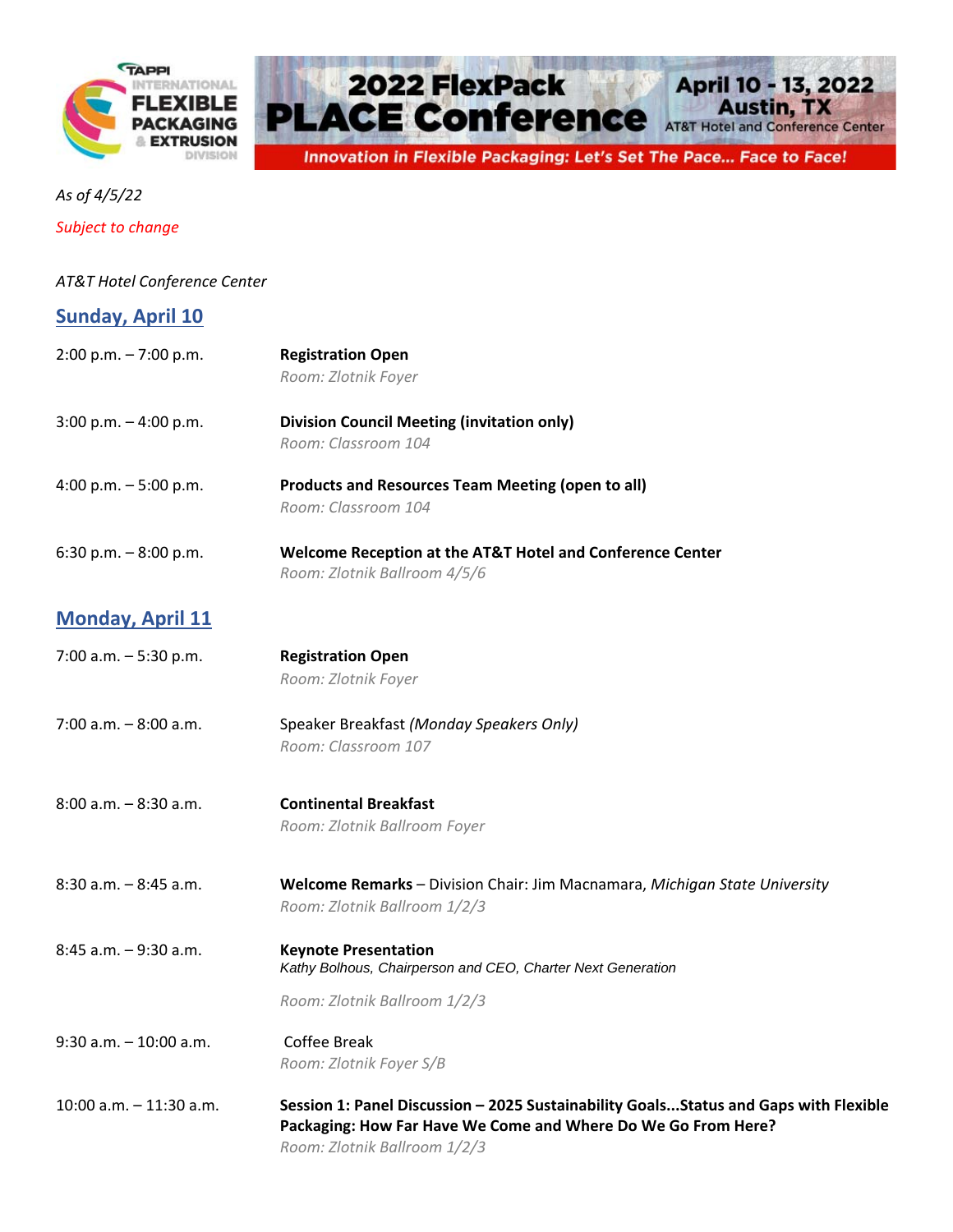|                           | Panel Moderator: Michael Biscoglio, The Dow Chemical Company<br><b>Panelists:</b>                                                                                  |
|---------------------------|--------------------------------------------------------------------------------------------------------------------------------------------------------------------|
|                           | Dan Felton, AMERIPEN                                                                                                                                               |
|                           | Nate Miranda, TC Transcontinental                                                                                                                                  |
|                           | Todd Fayne, PepsiCo                                                                                                                                                |
|                           | Stephanie Hicks, Trex Company<br>Mika Härkönen, VTT Technical Research Centre of Finland                                                                           |
|                           |                                                                                                                                                                    |
| $11:30$ a.m. $-$ noon     | <b>Free Time</b>                                                                                                                                                   |
| Noon $- 1:30$ p.m.        | Newcomers Lunch - Hosted by the IFPED Division Council (all first time attendees are<br>welcome)                                                                   |
|                           | Room: Zlotnik Ballroom 4/5/6                                                                                                                                       |
| 1:30 p.m. $- 2:00$ p.m.   | <b>Session 2: New Technology Showcase</b>                                                                                                                          |
|                           | Moderator: Jim Macnamara, Michigan State University                                                                                                                |
|                           | Room: Zlotnik Ballroom 1/2/3                                                                                                                                       |
|                           | NOVA Chemicals The Plastics Circular Economy, Eric Vignola, NOVA Chemicals<br>٠<br>Primers and Coatings to Exceed Your Expectations, Jeff Siegel, Mica Corporation |
|                           | We're Following our Innovation Roadmap to the Future. Won't you Join us on<br>the Journey?, Dow Chemical, Michelle Sauder                                          |
|                           | The Division's Newest Publication Project (TAPPI Products & Resources Team),<br>$\bullet$<br>Warren Durling, TAPPI Outgoing Team Lead                              |
| $2:00$ p.m. $- 2:30$ p.m. | Aluminium Foil and Extrusion Coating - Latest News About an Old Couple from the Old<br>World                                                                       |
|                           | Günter Schubert, Speira GmbH                                                                                                                                       |
|                           | Room: Zlotnik Ballroom 1/2/3                                                                                                                                       |
| 2:30 p.m.                 | <b>Free Time</b>                                                                                                                                                   |
| $3 p.m. - 5:30 p.m.$      | <b>Tabletop Reception</b>                                                                                                                                          |
|                           | Room: Zlotnik Foyer                                                                                                                                                |
| <b>Tuesday, April 12</b>  |                                                                                                                                                                    |
| 7:00 a.m. $-5:30$ p.m.    | <b>Registration Open</b><br>Room: Zlotnik Foyer                                                                                                                    |
| $7:00$ a.m. $-8:00$ a.m.  | Speaker Breakfast (Tuesday Speakers Only)<br>Room: Classroom 107                                                                                                   |
| $7:00$ a.m. $-8:00$ a.m.  | <b>Continental Breakfast</b>                                                                                                                                       |
|                           | Room: Zlotnik Ballroom Foyer                                                                                                                                       |
| $8:00$ a.m. $-10:00$ a.m. | Session 3: Package Engineering & Film Design<br>Session Chair: Warren Durling, Clorox<br>Room: Zlotnik Ballroom 1/2/3                                              |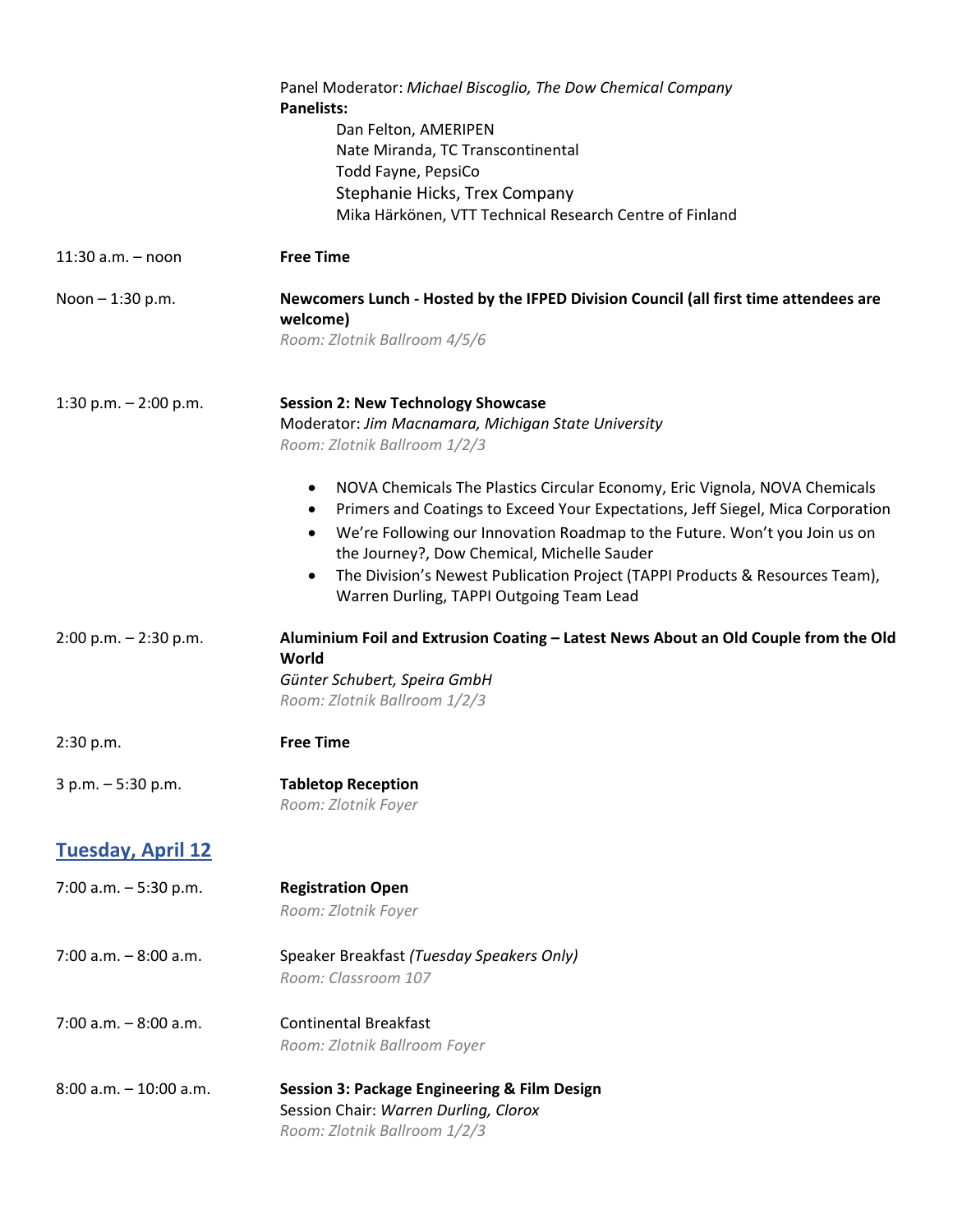|                            | <b>Bending Stiffness and Coefficient of Friction for High-Speed Converting</b><br>Dan Ward, Nova Chemicals                                   |
|----------------------------|----------------------------------------------------------------------------------------------------------------------------------------------|
|                            | <b>HDPE Barrier Extrusion Lamination for Flexible Packaging</b><br>Emily Silber, LyondellBasell (presented by Scott Weber, LyondellBasell)   |
|                            | <b>Exploring Novel HDPE Solutions for Oriented Polyethylene (OPE) Films</b><br>Nilesh Savargaonkar, Exxon Mobil Chemical Company             |
|                            | Expanding Boundaries on Bi-oriented Polyethylene (BOPE): Productivity and<br>Performance                                                     |
|                            | Jian Wang, The Dow Chemical Company                                                                                                          |
| $8:00$ a.m. $-10:00$ a.m.  | Session 4: Advances in Polymer Processing - I<br>Session Chair: Günter Schubert, Speira GmbH<br>Room: Classroom 106                          |
|                            | Introducing a New Extrusion Die Flow Distribution Channel for Cast Film Applications<br>Sam Iuliano, Nordson EDI                             |
|                            | Why All Films Don't Corona Treat the Same<br>Aaron Hootkin, Enercon Industries                                                               |
|                            | Understanding the Advantages of Using Pressure Control to Minimize the Effect of<br><b>Process Variations</b><br>Kevin Slusarz, US Extruders |
|                            | <b>Extrusion Coating &amp; Laminating - Accurate Melt Temperature Measurement and</b><br><b>Optimization</b>                                 |
|                            | Kelly Frey, Chevron Phillips Chemical Company                                                                                                |
| $10:00$ a.m. $-10:30$ a.m. | <b>Coffee Break</b><br>Room: Zlotnik Foyer S/B                                                                                               |
| 10:30 a.m. - noon          |                                                                                                                                              |
|                            | <b>Session 5: Developments in Recycled Material Reutilization</b><br>Session Chair: Warren Durling, Clorox<br>Room: Zlotnik Ballroom 1/2/3   |
|                            | Recyclability of Polyethylene Based Packaging Structures<br>Larry Effler, The Dow Chemical Company                                           |
|                            | <b>Myths and Truths about Nylon Recycling</b><br>Sergi Salvà Sàez, UBE                                                                       |
|                            | Enabling Circular Economy in Flexible Packaging - Incorporating High Level of PCR in<br><b>HDS Films</b>                                     |
|                            | Vinod Kumar Konaganti, NOVA Chemicals                                                                                                        |
| $10:30$ a.m. $-$ noon      | Session 6: Advances in Polymer Processing - II<br>Session Chair: James Bryant, NOVA Chemicals<br>Room: Classroom 106                         |
|                            | <b>Extrusion Coating Die Tooling with Edge Encapsulation</b>                                                                                 |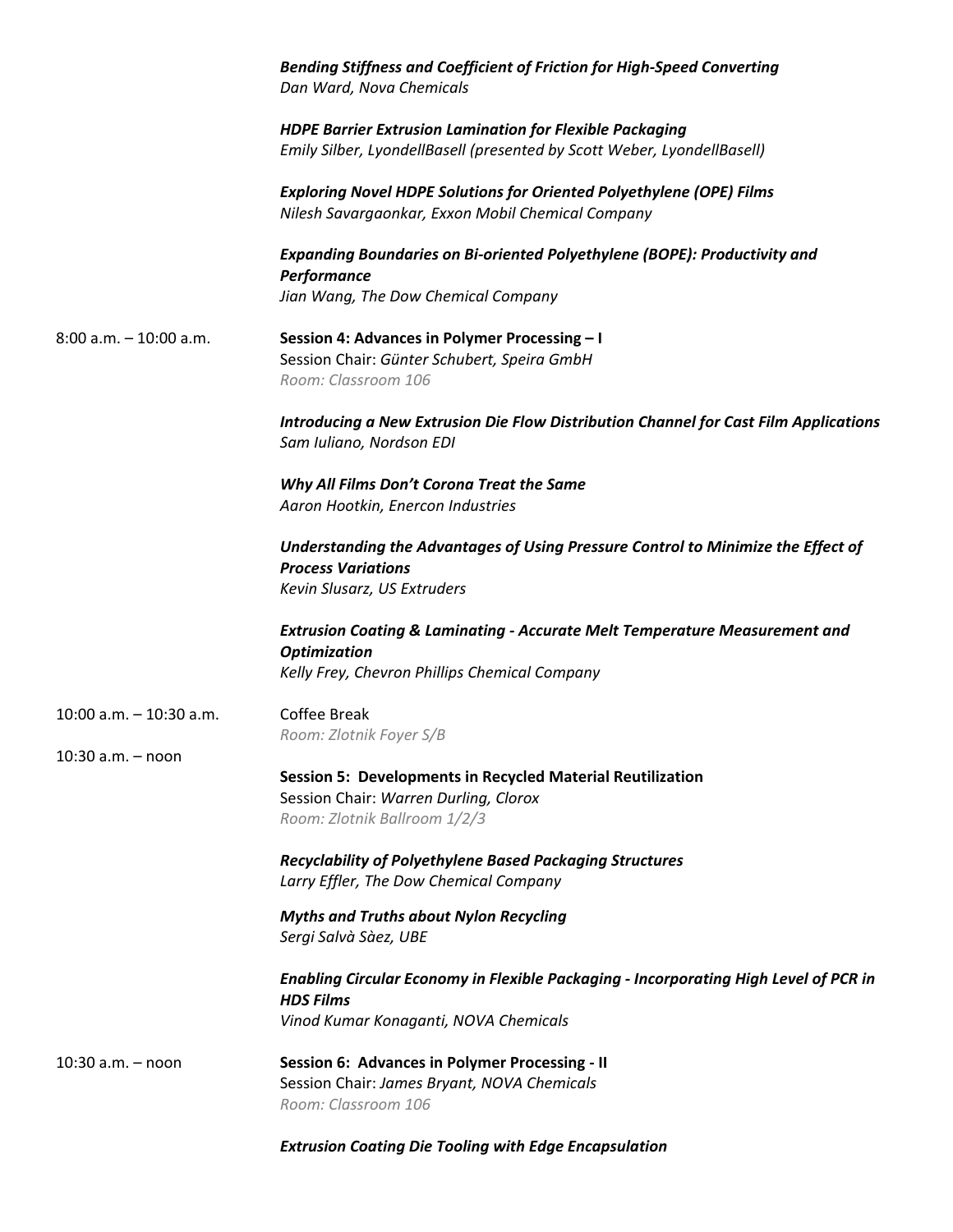|                          | Sam Iuliano, Nordson EDI                                                                                                                                                                                                 |
|--------------------------|--------------------------------------------------------------------------------------------------------------------------------------------------------------------------------------------------------------------------|
|                          | <b>Solving Common Problems in Film Extrusion</b><br>Karen Xiao, Macro Engineering                                                                                                                                        |
|                          | High Performance Extrusion Coating of Thin Aluminium Foil and Barrier Challenges<br><b>Brought Along</b><br>Günter Schubert, Speira GmbH                                                                                 |
| Noon $- 2:00$ p.m.       | <b>Awards Luncheon</b><br>Room: Zlotnik Ballroom 4/5/6                                                                                                                                                                   |
| 12:30 p.m. $-$ 1:00 p.m. | <b>Awards Presentation</b><br>Moderator: Kelly Frey, Chevron Phillips Chemical Company<br>Room: Zlotnik Ballroom 4/5/6<br>Sponsored by: NOVA Chemicals                                                                   |
| 1:00 p.m. $-$ 2:00 p.m.  | Keynote Presentation - Sustainable Flexible Packaging: Perspectives and R&D Effort<br>from Packaging Converters<br>Tom Lee, Vice-President Research and Development, TC Transcontinental<br>Room: Zlotnik Ballroom 4/5/6 |
| $2:00$ p.m. $-3:30$ p.m. | <b>Session 7: Specialty Films and Coatings</b><br>Session Chair: Jim Macnamara, Michigan State University<br>Room: Zlotnik Ballroom 1/2/3                                                                                |
|                          | <b>New Developments for PET Replacement Film</b><br>Michael Andrews, Windmöller & Hölscher                                                                                                                               |
|                          | Optimization of Ethylene Acrylic Acid and Low Density Polyethylene Blend in Tie-layer<br>Yong Zheng, SK GC Americas                                                                                                      |
|                          | Cellulosic Materials: Alternative Solutions for Sustainable Flexible Packaging<br>Stéphan Larivière, FPInnovations (Presented by Francois Drolet, PhD - Senior Researcher)                                               |
| $2:00$ p.m. $-3:30$ p.m. | <b>Session 8: Advances in Polymer Processing - III</b><br>Session Chair: Fraser Waldie, NOVA Chemicals<br>Room: Classroom 106                                                                                            |
|                          | Recycling of Packaging Plastics: Process Technologies, Challenges and New<br><b>Developments</b>                                                                                                                         |
|                          | Mika Härkönen, VTT Technical Research Centre of Finland Ltd                                                                                                                                                              |
|                          | <b>Nanolayer Coextrusion Enhancement of Cast Film Systems</b><br>Michael Ponting, Peak Nano                                                                                                                              |
|                          | Cross section Polishing - A Prime Tool to Uncover Defects in Packaging Laminates<br>Günter Schubert, Speira GmbH                                                                                                         |
| 3:30 p.m. 4:00 p.m.      | <b>Coffee Break</b><br>Room: Zlotnik Foyer S/B                                                                                                                                                                           |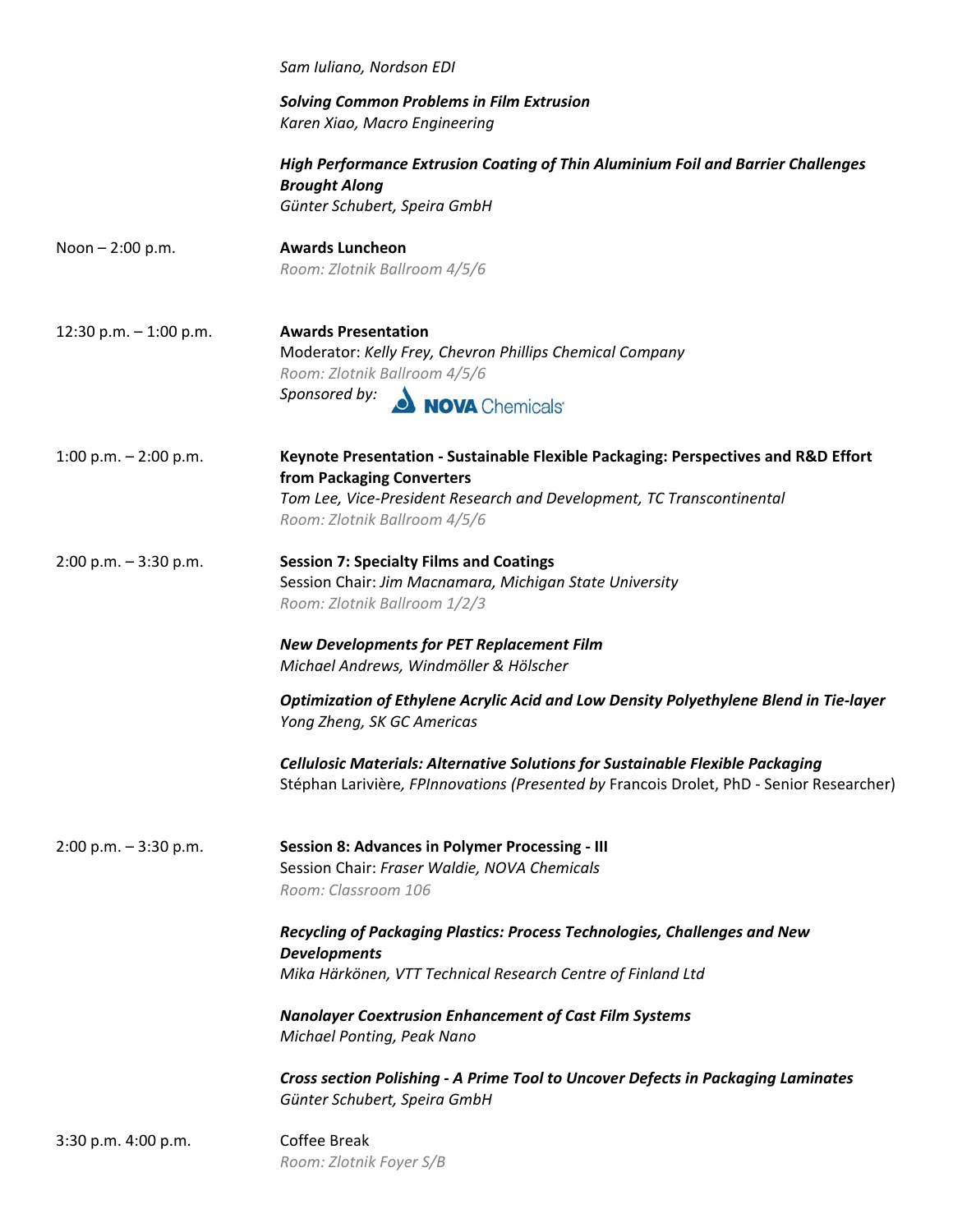4:00 p.m. – 5:30 p.m. **Session 9: Classic Papers – Timeless Technical Insights** Session Chairs: *Dorene Smith, Westlake Chemicals Scott Marks,* The *Dow Chemical Company Room: Zlotnik Ballroom 1/2/3*

> *Fundamentals of Extrusion Coating: Tidbits and Shortcuts by Ray Edwards Restored and Re‐presented by Dorene Smith, Westlake*

*Polymers: Film and Extrusion Coating Lines Dragan Djordjevic (Tappi Polymers, Laminations, & Coatings events; circa 1990's) Represented by Lou Piffer, Davis‐Standard*

*Solidification Process in Extrusion Coating by William M. Karszes Represented by Barry Morris, retired from both DuPont and The Dow Chemical Company*

6:00 p.m. – 10:00 p.m. **Evening Event at Banger Sausage House and Beer Garden (transportation provided)**  *Sponsored by:* 

## **Wednesday, April 13**

| 7:00 a.m. $-5:30$ p.m.    | <b>Registration Open</b><br>Room: Zlotnik Foyer                                                                                                                                             |
|---------------------------|---------------------------------------------------------------------------------------------------------------------------------------------------------------------------------------------|
| $7:00$ a.m. $-8:00$ a.m.  | Speaker Breakfast (Wednesday Speakers Only)<br>Room: Classroom 107                                                                                                                          |
| $7:00$ a.m. $-8:00$ a.m.  | <b>Continental Breakfast</b><br>Room: Zlotnik Ballroom Foyer                                                                                                                                |
| $8:00$ a.m. $-10:00$ a.m. | <b>Session 10: Leading Towards a Circular Economy</b><br>Session Chair: Scott Weber, LyondellBasell<br>Room: Zlotnik Ballroom 1/2/3<br><b>Sustainable Packaging - Recycling/Biopolymers</b> |
|                           | Steve DeSpain, Reifenhauser Incorporated                                                                                                                                                    |
|                           | Extrusion Coating versus Adhesive Lamination - A comparison study<br>Lou Piffer, Davis-Standard                                                                                             |
|                           | Plastic Sustainability: Can We See the Forest for Trees?<br>Pierre Sarazin, PolyExpert                                                                                                      |
|                           | <b>Translating Consumer Insights into Packaging Innovation</b><br>Eric Vignola, NOVA Chemicals                                                                                              |
| $8:00$ a.m. $-10:00$ a.m. | <b>Session 11: Biopolymers and Compostability</b><br>Session Chair: Rob Hammond, Mica Corporation                                                                                           |